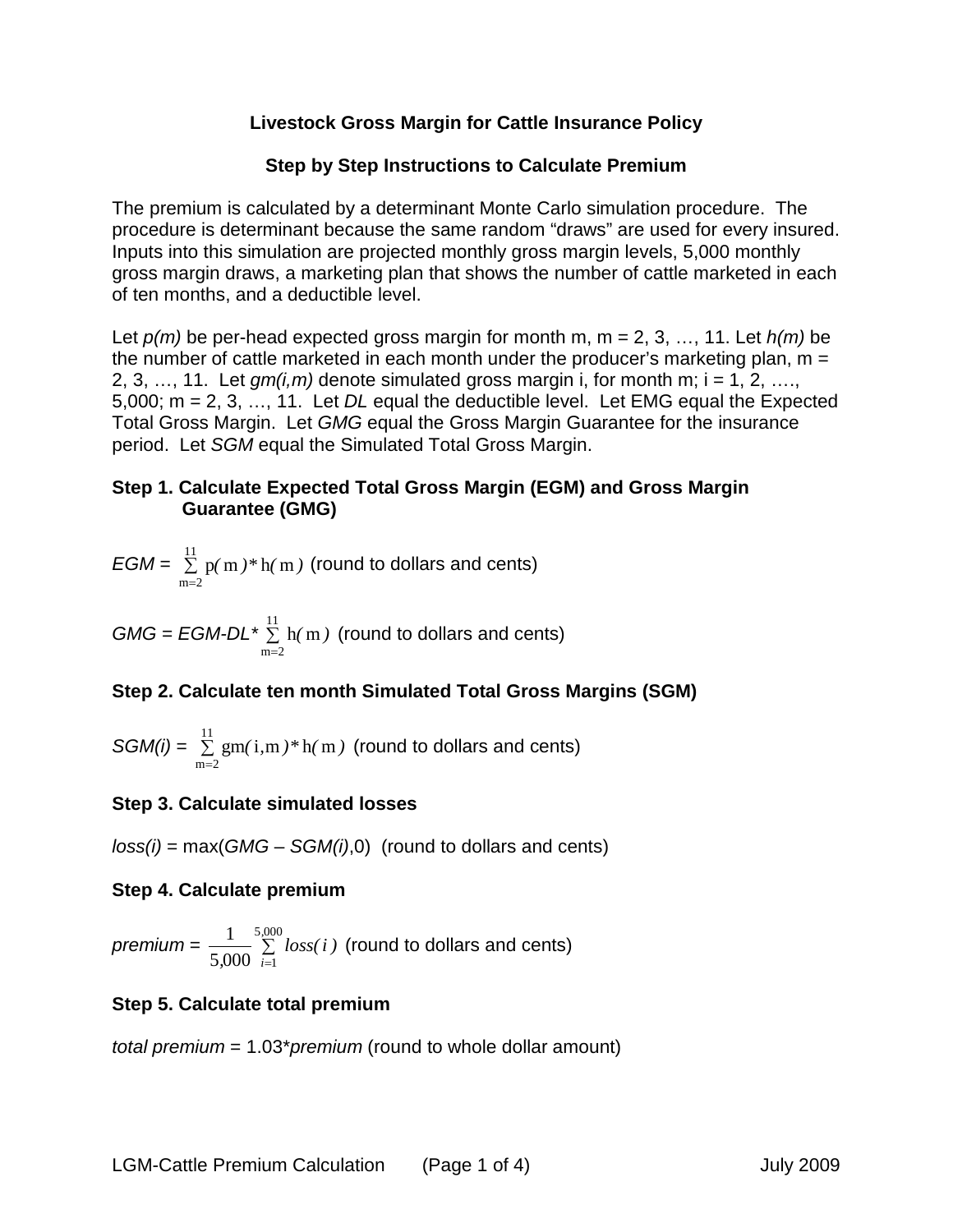# **Worked Example of Premium Calculation**

Here are the data for the worked example for a February to December insurance period for yearlings. The deductible level used is \$0.00.

| Expected Gross Margins (\$/head) |       |                             |      |        |        |                                            |        |        |        |
|----------------------------------|-------|-----------------------------|------|--------|--------|--------------------------------------------|--------|--------|--------|
| March                            | April | Mav                         | June | July   |        | August September October November December |        |        |        |
| p(2)                             | p(3)  | p(4)                        | p(5) | p(6)   | p(7)   | p(8)                                       | p(9)   | p(10)  | p(11)  |
|                                  |       | 223.45 240.92 211.39 191.38 |      | 160.89 | 163.84 | 144.31                                     | 165.78 | 207.88 | 239.65 |

Marketing Plan: Number of Insured Cattle

| March | April | May  | June | July |                | August September October November December |      |       |       |
|-------|-------|------|------|------|----------------|--------------------------------------------|------|-------|-------|
| h(2)  | h(3)  | h(4) | h(5) | h(6) | $\cdot$ , h(7) | h(8)                                       | h(9) | h(10) | h(11) |
| 100   | 100   |      |      | 200  | 200            |                                            |      | 100   | 100   |

### First 10 rows of Simulated Gross Margins (\$/head)

| March  | April  | May    | June   | July          | August | September | October | November | December |
|--------|--------|--------|--------|---------------|--------|-----------|---------|----------|----------|
| 205.37 | 195.27 | 142.79 | 97.53  | 114.66        | 166.39 | 167.11    | 191.83  | 206.49   | 205.08   |
| 321.92 | 392.24 | 302.19 | 226.54 | 183.38        | 177.96 | 160.96    | 203.15  | 244.06   | 279.25   |
| 263.05 | 333.50 | 254.45 | 183.00 | 123.76        | 105.15 | 149.90    | 231.11  | 366.45   | 502.48   |
| 210.06 | 233.27 | 190.16 | 155.14 | 172.88        | 240.44 | 262.79    | 302.11  | 362.70   | 410.95   |
| 196.37 | 225.38 | 195.71 | 167.13 | 125.11        | 127.18 | 101.19    | 125.10  | 166.66   | 190.04   |
| 331.21 | 348.83 | 389.50 | 432.60 | 401.84        | 409.69 | 399.11    | 418.66  | 502.10   | 577.80   |
| 212.36 | 194.63 | 119.39 | 53.76  | 68.24         | 117.30 | 89.74     | 121.30  | 90.05    | 44.64    |
| 271.75 | 365.53 | 318.38 | 275.75 | 145.88        | 62.66  | 33.34     | 88.89   | 215.26   | 336.78   |
| 190.92 | 154.99 | 177.38 | 211.29 | 202.91        | 222.23 | 195.45    | 187.58  | 152.99   | 103.48   |
| 189.70 | 169.43 | 160.98 |        | 161.36 213.89 | 303.59 | 325.81    | 314.48  | 313.11   | 309.09   |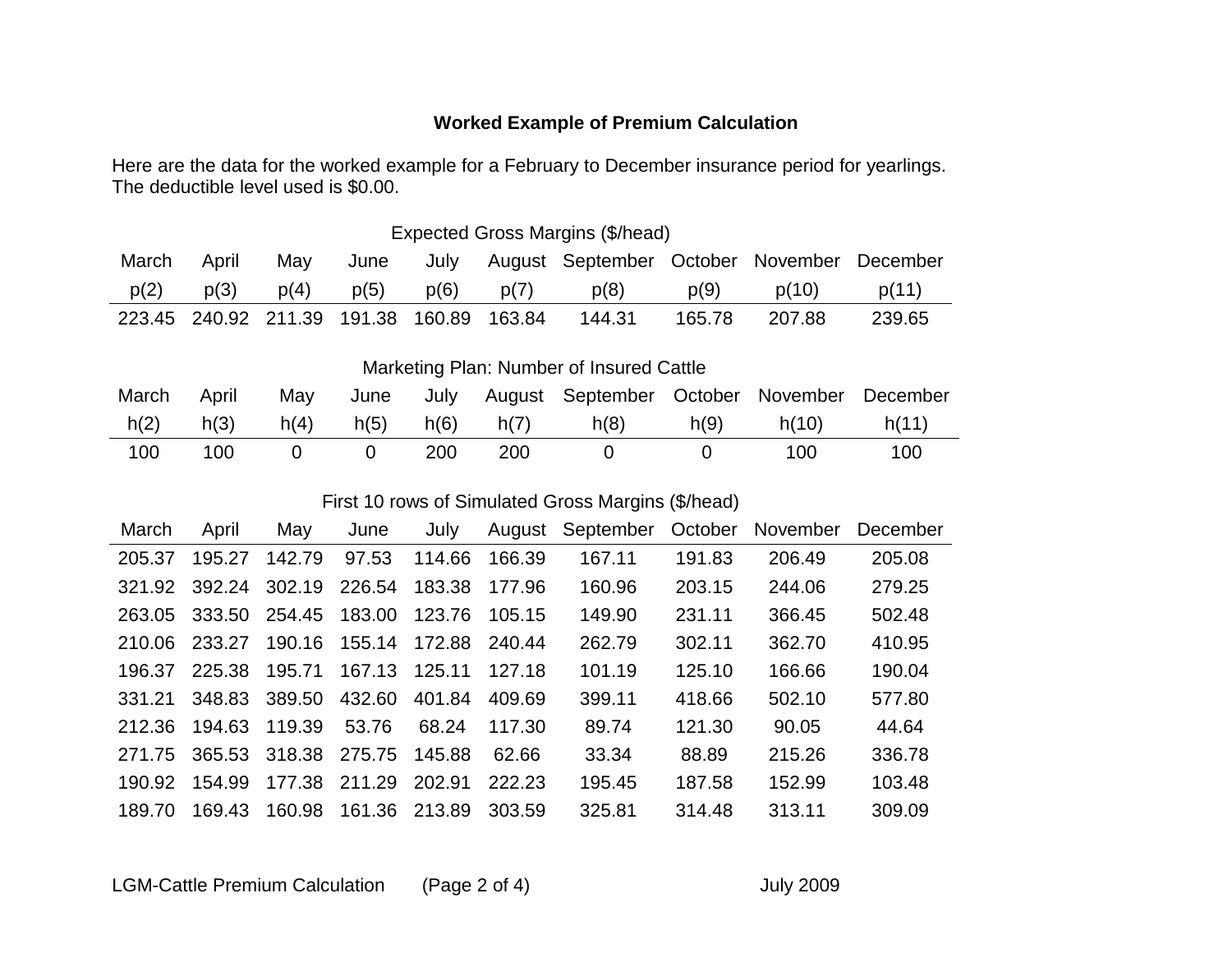#### **Step 1. Calculate Expected Total Gross Margin and Gross Margin Guarantee**

*EGM* = 223.45 \* 100 + 240.92 \* 100 + 211.39 \* 0 + 191.38 \* 0 + 160.89 \* 200 + 163.84 \* 200 + 144.31 \* 0 + 165.78 \* 0 + 207.88 \* 100 + 239.65 \* 100  $= 156, 136.00$ 

*GMG* = 156,136.00 – 0.00 \* (100 + 100 + 0 + 0 + 200 + 200 + 0 + 0 + 100 + 100) = 156,136.00

#### **Step 2. Calculate ten month Simulated Total Gross Margins**

As an example, for the first row of simulations:

*SGM* = 205.37 \* 100 + 195.27 \* 100 + 142.79 \* 0 + 97.53 \* 0 + 114.66 \* 200 + 166.39 \* 200 + 167.11 \* 0 + 191.83 \* 0 + 206.49 \* 100 + 205.08 \* 100  $= 137,431.00$ 

Here the results for the first 10 rows are shown.

| March  | April  | May    | June   | July   | August | September | October | November | December | <b>SGM</b> |
|--------|--------|--------|--------|--------|--------|-----------|---------|----------|----------|------------|
| 205.37 | 195.27 | 142.79 | 97.53  | 114.66 | 166.39 | 167.11    | 191.83  | 206.49   | 205.08   | 137,431.00 |
| 321.92 | 392.24 | 302.19 | 226.54 | 183.38 | 177.96 | 160.96    | 203.15  | 244.06   | 279.25   | 196,015.00 |
| 263.05 | 333.50 | 254.45 | 183.00 | 123.76 | 105.15 | 149.90    | 231.11  | 366.45   | 502.48   | 192,330.00 |
| 210.06 | 233.27 | 190.16 | 155.14 | 172.88 | 240.44 | 262.79    | 302.11  | 362.70   | 410.95   | 204,362.00 |
| 196.37 | 225.38 | 195.71 | 167.13 | 125.11 | 127.18 | 101.19    | 125.10  | 166.66   | 190.04   | 128,303.00 |
| 331.21 | 348.83 | 389.50 | 432.60 | 401.84 | 409.69 | 399.11    | 418.66  | 502.10   | 577.80   | 338,300.00 |
| 212.36 | 194.63 | 119.39 | 53.76  | 68.24  | 117.30 | 89.74     | 121.30  | 90.05    | 44.64    | 91,276.00  |
| 271.75 | 365.53 | 318.38 | 275.75 | 145.88 | 62.66  | 33.34     | 88.89   | 215.26   | 336.78   | 160,640.00 |
| 190.92 | 154.99 | 177.38 | 211.29 | 202.91 | 222.23 | 195.45    | 187.58  | 152.99   | 103.48   | 145,266.00 |
| 189.70 | 169.43 | 160.98 | 161.36 | 213.89 | 303.59 | 325.81    | 314.48  | 313.11   | 309.09   | 201,629.00 |